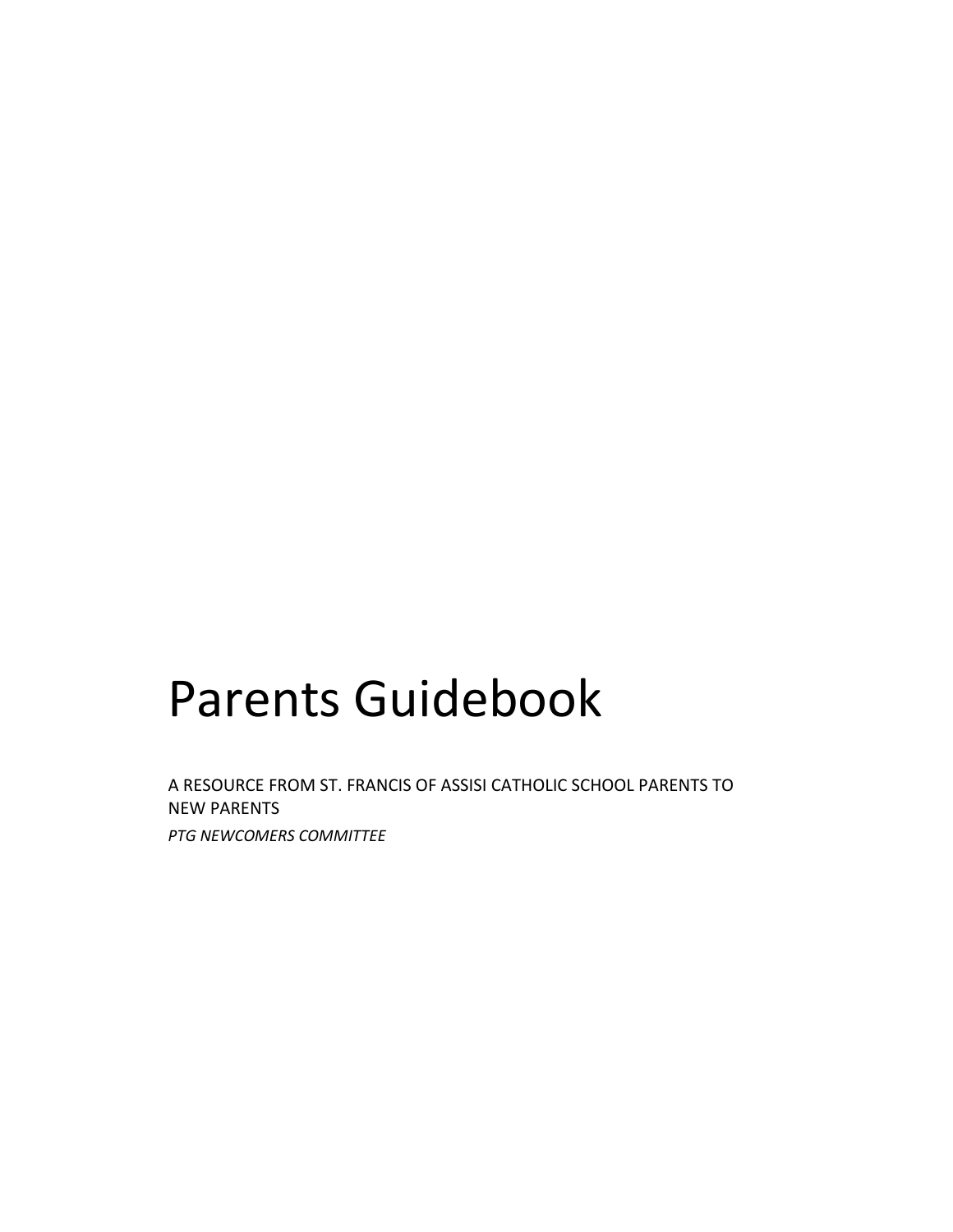# Contents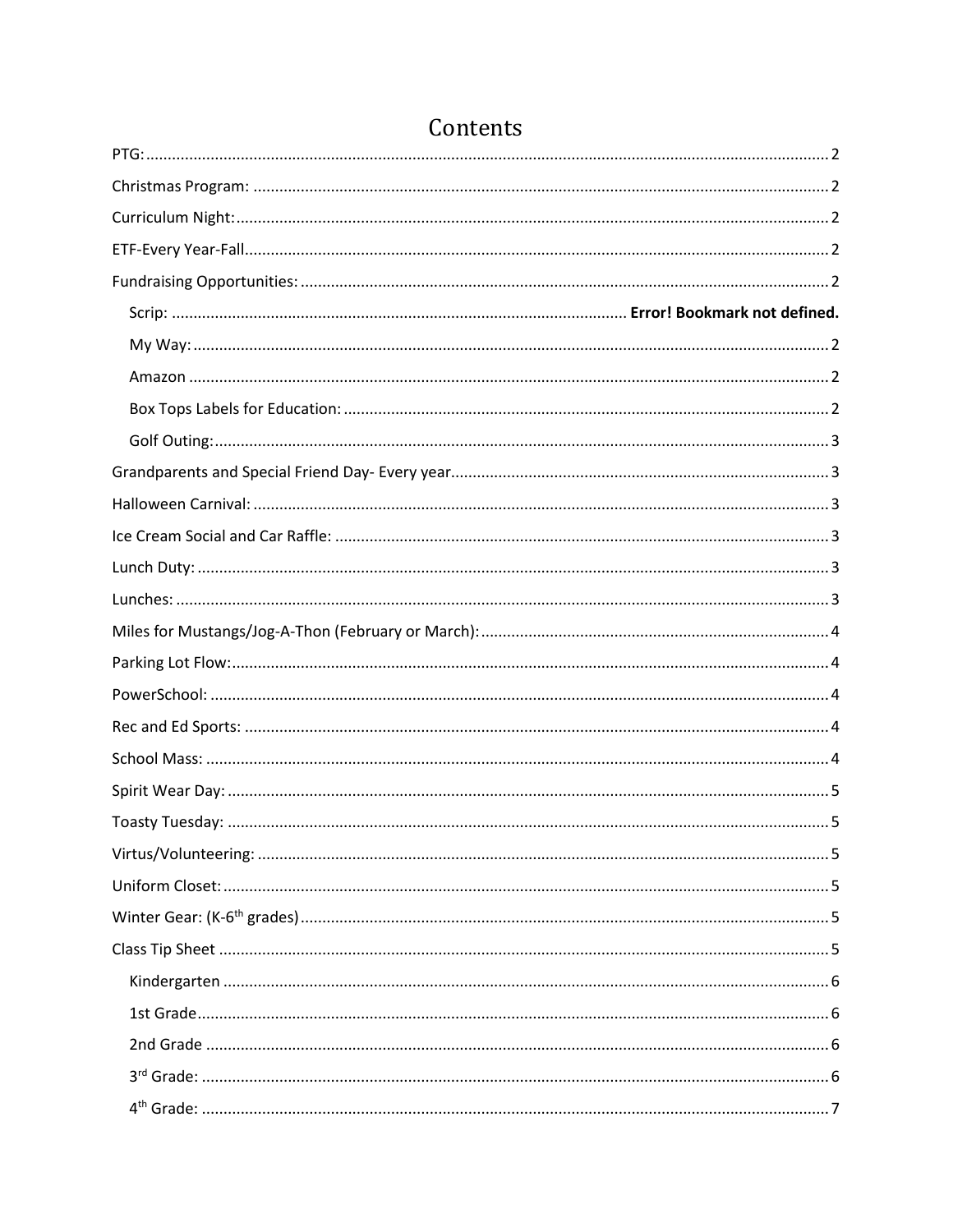#### <span id="page-2-0"></span>PTG:

The Parent Teacher Guild that provides opportunities for parents to help the teachers and staff of St. Francis through volunteer efforts.

#### <span id="page-2-1"></span>Christmas Program:

Students K-8 participate in a Christmas themed pageant. K-3<sup>rd</sup> grade may leave after their part is over during the break. After the break, the pageant will start back up with the remaining grades participating. You will want to arrive early to get a good seat. There is no saving of seats for this event! **Dress attire:** Look for information in November.

# <span id="page-2-2"></span>Curriculum Night:

A night for **only the parents** to meet their child's teacher and ask questions about the upcoming school year and classroom activities. You will also sign up for Fall Teacher Conferences.

#### <span id="page-2-3"></span>ETF:

The Educational Trust Fund event is one of the main fundraisers for St. Francis. Parents get to dress up (or down depending on the theme!) and attend a dinner, silent auction and live auction. Money raised goes to the Educational Trust Fund, which is invested similar to an endowment, with annual distributions made to support the school's budget.

### <span id="page-2-5"></span><span id="page-2-4"></span>Fundraising Opportunities:

#### Busch's My Way:

Shop at Busch's market and earn money for the school. You can register your Busch's My Way account online [www.buschs.com.](http://www.buschs.com/)

#### <span id="page-2-6"></span>Amazon**:**

Earn Dollars for our Fine Arts program by shopping online. Visit <http://stfrancisa2.org/finearts/> to learn more.

#### <span id="page-2-7"></span>Box Tops Labels for Education:

Clip box top labels for education from a variety of products and help our school earn money (Ziplocs, Annie's, Kleenex, Hefty and many more products). The School collects the box tops in Fall and Spring. We have classroom competitions and special treat for the class with the most box tops collected.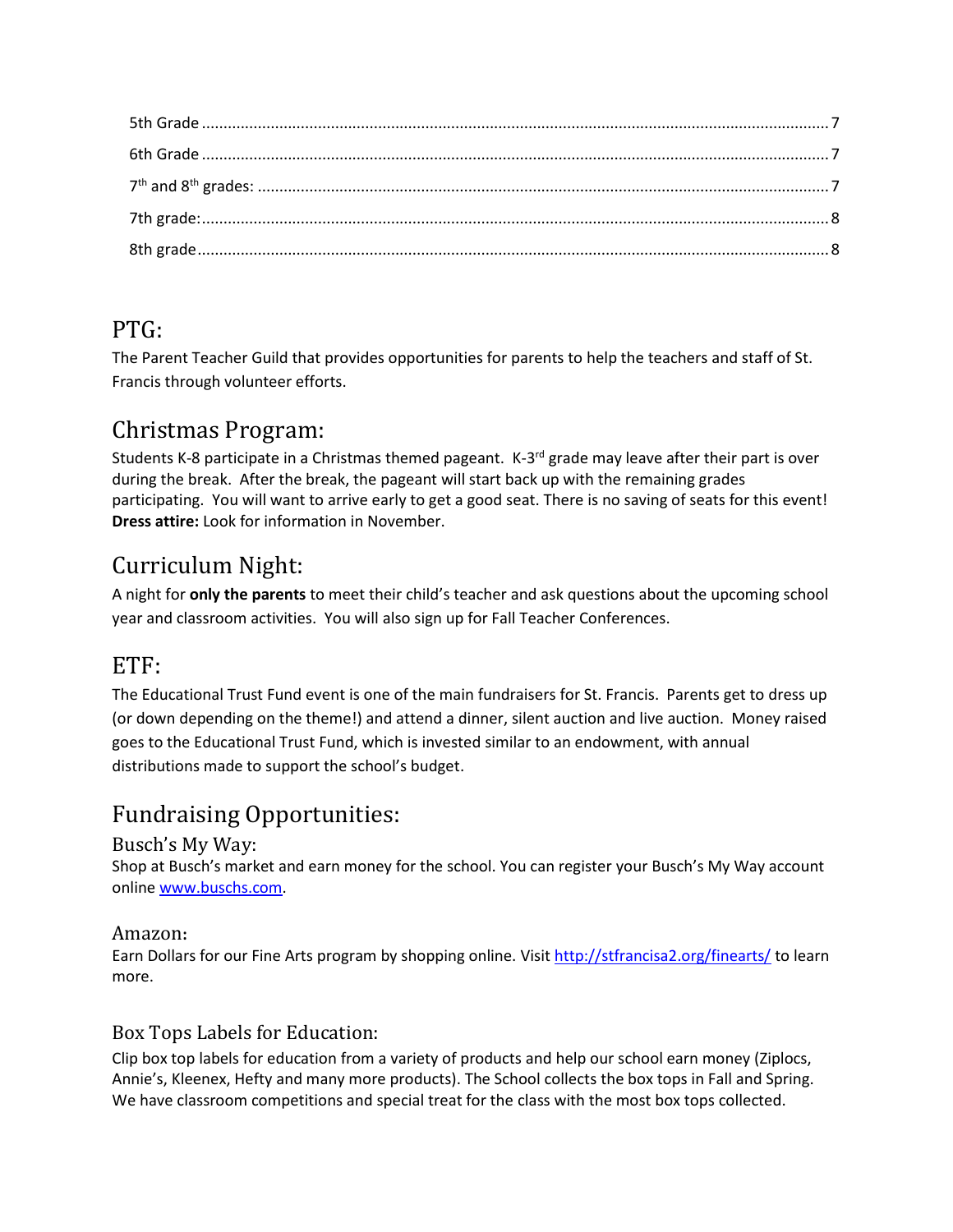#### <span id="page-3-0"></span>Golf Outing:

An event sponsored by the Office of Development as a tuition assistance fundraiser for the school. It is held at a local area golf course, usually in September.

### <span id="page-3-1"></span>Grandparents and Special Friend Day- Every year

A day for your child to share their school with their grandparents or a special friend (8:15-11:00). For 2018, it will be held on Friday, October  $12<sup>th</sup>$ . The day includes a variety of events including Mass, breakfast for the grandparents, classroom time and additional entertainment. You can stay to help your grandparent or special friend navigate the day. It is sometimes hard for kids who do not have anyone participate in this event. Parking is tough on this day.

### <span id="page-3-2"></span>Halloween Carnival:

Students change into their costumes (nothing too scary) during school and then will parade around the outside of the school for the parents to see. Bring your camera! The carnival will then take place inside the school for the students only and parent helpers. Tickets can be purchased for your child to play the games.

# <span id="page-3-3"></span>Ice Cream Social and Car Raffle:

The car raffle is another large fundraiser for St. Francis. Each family is asked to sell a certain number of tickets to win a car and/or money prizes. Winners are announced at the Ice Cream Social. The Ice Cream Social includes festival-like activities for kids and adults and is held on first Friday in June. There is food and ice cream. All in the community are welcome!

#### <span id="page-3-4"></span>Lunch Duty:

Supervise a classroom during lunch and recess time to receive tuition credit. This is a great opportunity to spend an hour with your child's class and get to know the kids. You can volunteer to serve every week or every other week.

#### <span id="page-3-5"></span>Lunches:

A variety of lunch options are available for purchase, with a sign-up period and payment at the beginning of the school year. Most are sponsored by the Fine Arts Department or PTG. Lunch dates are listed on the school calendar.

Monday: Mandarin Monday Tuesday: Taco Tuesday Wednesday: Pizza Lunch Thursday: Jimmy Johns Sub Lunch Friday: Pasta Lunch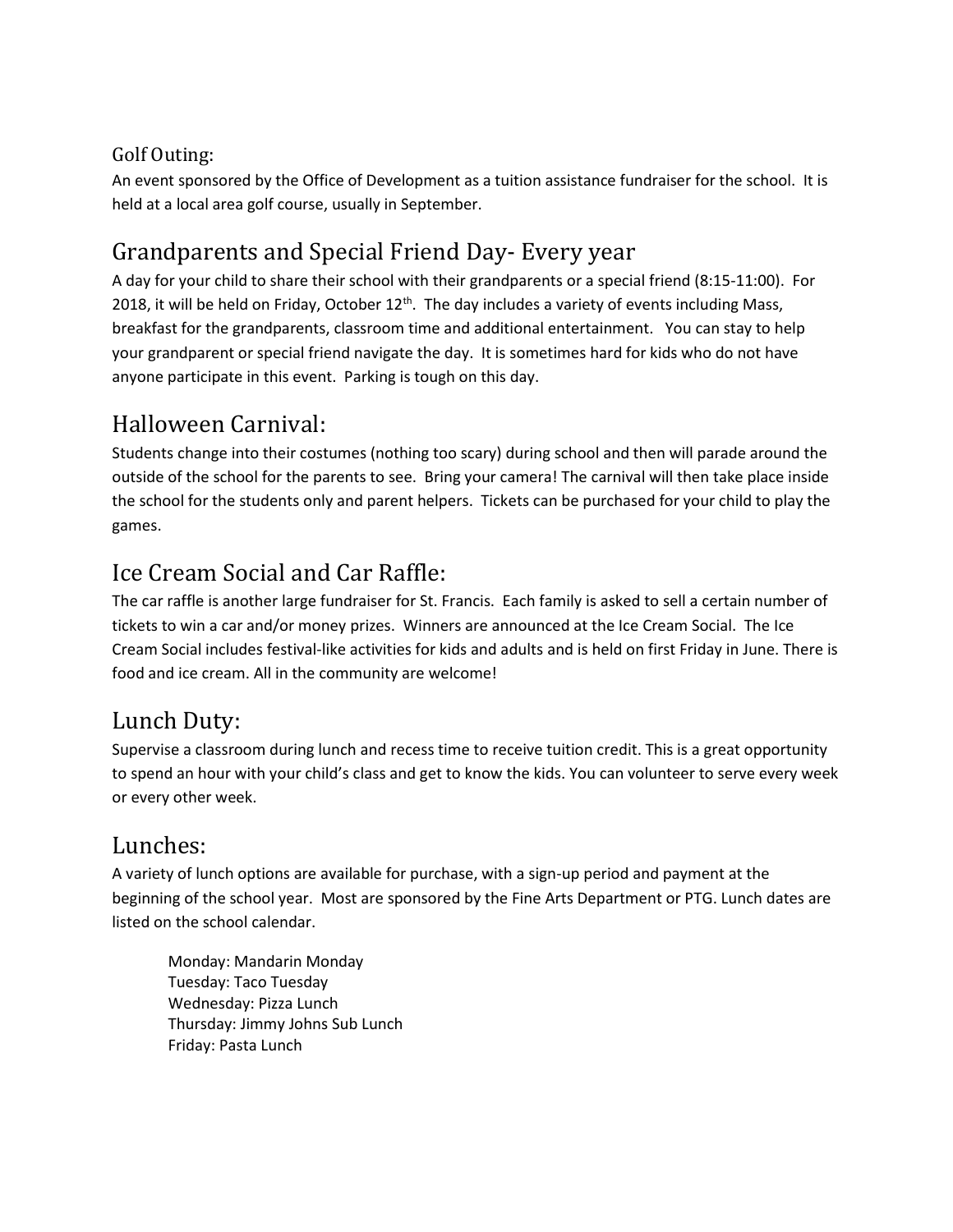### <span id="page-4-0"></span>Miles for Mustangs/Jog-A-Thon:

A fundraiser for the school where students collect pledges for their participation in the Jog-A-Thon. Money raised is directed toward a specific purpose i.e. new tablets, new math curriculum, etc. The students run and keep track of how many laps they do. This is held indoors. A great event that always needs plenty of helpers!

### <span id="page-4-1"></span>Parking Lot Flow:

At morning drop off, there are three lanes of traffic through the parking lot, going counterclockwise. You may drop off your child in the drop off lane or park and walk your child up to the school via the crossing guard. At afternoon pickup, you must park in a designated parking spot and pick up your child. There is **NO** pickup lane.

### <span id="page-4-2"></span>PowerSchool:

Your online school tool - most convenient way to know what is happening daily in your child's classroom. You can check their homework, test scores and grades.

### <span id="page-4-3"></span>Rec and Ed Sports:

Many children begin playing organized sports through Ann Arbor's Recreation and Education (Rec & Ed) program. Rec & Ed offers a variety of youth team sports, though not all sports are offered at all age levels. A St. Francis team can be arranged if there are enough interested kids and a willing coach. Fall soccer is popular option, and sign-ups are during July. If you are new to the school, ask the PTG Newcomer's Committee about how to get in touch with the coaches for your child's grade. If there are not enough kids in a particular sport to form a St. Francis team, your child can still play and ask to be put on a team with other St. Francis kids.

The YMCA and other area sports organization offer some of the youth sports programming not offered through Rec & Ed such as basketball for kindergarten and first grade students.

#### <span id="page-4-4"></span>School Mass:

You are encouraged to attend all the school Masses. They are planned by the students and your child will love to see you during it! Mass is for K-8<sup>th</sup> graders. Most school Masses are on Fridays at 8:15a.m. School Masses are occasionally held at 9:15a.m.

All  $5<sup>th</sup>$  graders will be trained to be altar servers.

6<sup>th</sup>-8<sup>th</sup> Grade students will have the opportunity to complete Altar Server training and will be scheduled for school Masses after they have been trained. All the training dates will be announced in advanced so families can schedule times as needed. The dates of training are also posted in the Parish Bulletins.

All servers can also serve at weekend Mass and Holy Day of Obligation Masses.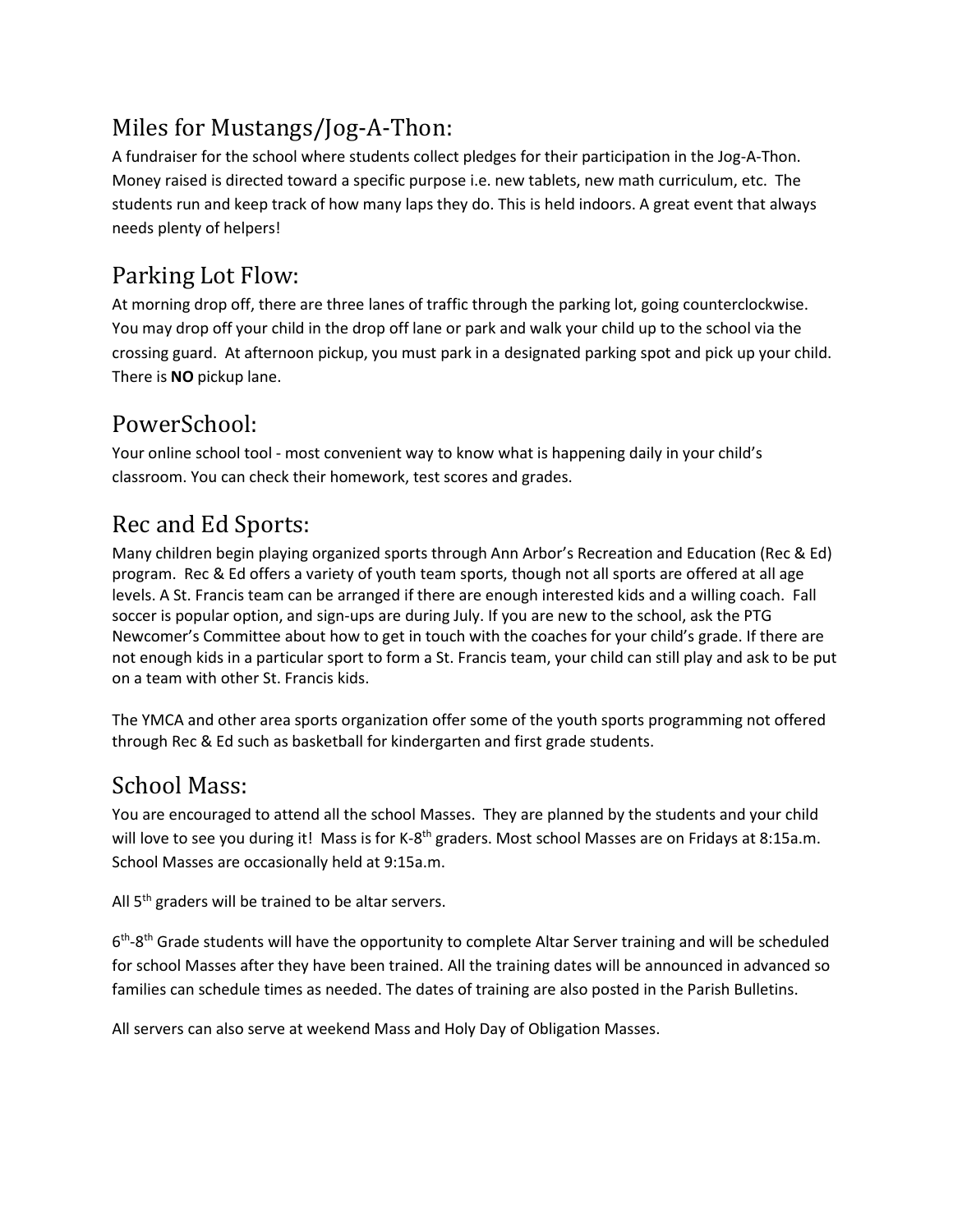### <span id="page-5-0"></span>SFA Parents and Staff Facebook Group:

There is a private facebook group for St. Francis Parents and Staff that some parents find helpful as a way to share information and ask simple questions of other parents. All current school parents and staff members are eligible to join the group. A number of PTG board members and Principal Julie Pritzel serve as moderators of the group.

### Spirit Wear Day:

The students can wear their uniform or Mustangs, St. Francis, or SAINTS apparel. No other sweatshirts over these items are allowed. Students may dress down and wear jeans or athletic pants with their spirit wear. This occurs on Wednesdays, usually twice a month. Please see handbook for all guidelines. Dates are listed on the school calendar.

### <span id="page-5-1"></span>Toasty Tuesday:

Breakfast offerings for \$1.00 each served in the PAC on Tuesday mornings. This is a fundraising event for the Middle School Choir.

### <span id="page-5-2"></span>Virtus/Volunteering:

All volunteers must comply with the Diocese of Lansing requirements. These include completing a Virtus training session (online or in person), a criminal background check, signing the Volunteer Code of Conduct, and providing a copy of your driver license to the school office. All forms need to be returned to the office and permission to volunteer will be granted once reviewed. Please see handbook for more detailed information. Forms are available in the school office or on the school website [http://www.stfrancisa2.com/school/.](http://www.stfrancisa2.com/school/)

#### <span id="page-5-3"></span>Uniform Closet:

Located in the main hall across from the school office. It is comprised of gently used uniforms that are free to take. Spirit wear items are available as well. Donations of gently used uniforms are always appreciated.

# <span id="page-5-4"></span>Winter Gear: (K-6<sup>th</sup> grades)

Please send snow gear in reusable bags (snow pants, hats, waterproof gloves, etc.) every day during the winter. The kids will wear these during recess during the winter, sometimes even if it is just muddy outside.

<span id="page-5-5"></span>Class Tips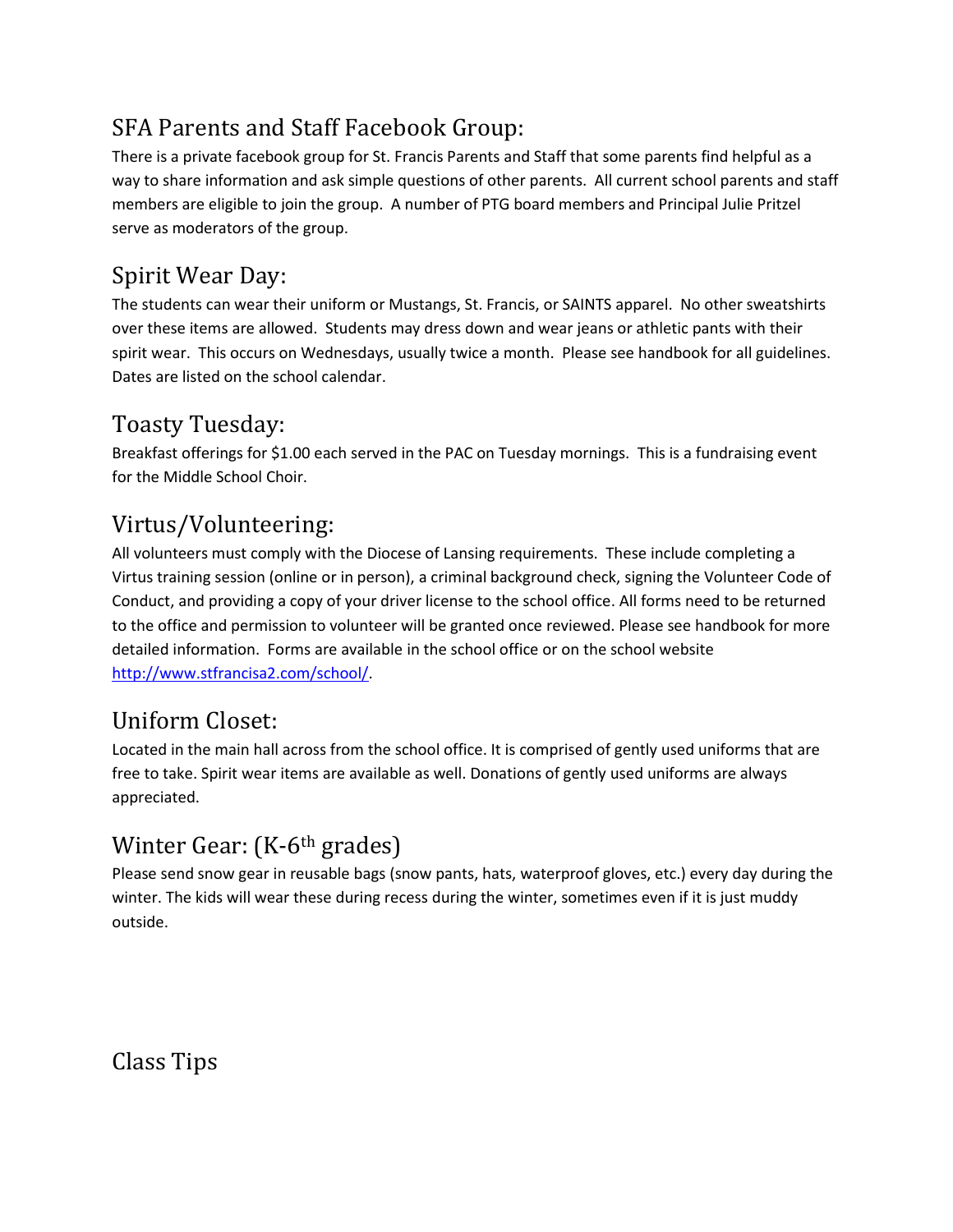#### <span id="page-6-0"></span>Kindergarten**:**

When buying uniforms, you may want to purchase only short-sleeve shirts first, and wait to see if your child will want long-sleeve shirts. The school is warm during the winter, so many children are comfortable in short-sleeve year-round. Also, you can layer St. Francis sweatshirts, sweaters, or fleeces over short sleeve shirts. Both Kindergarten rooms have been "nut-free" for the past few years. In older grades, there is often one nut-free room and one that is not.

#### <span id="page-6-1"></span>1st Grade**:**

One of the most fun (and sometimes challenging) projects your child will have is to build a diorama for an animal with its habitat and write a simple report on that animal. Most kids build their diorama in a large shoe box. Be sure to keep an extra shoebox or two handy for this spring project. Also, you if see an excellent shoe-box sized model of your child's favorite animal then it might be a good idea to store that away until the project comes around.

#### <span id="page-6-2"></span>2nd Grade**:**

Students will write a one-page report on a Saint of their choice. On All Saints Day, children will dress up as a saint of their choice for Mass. Keep this in mind when shopping for Halloween costumes and that Halloween and All Saints Day are back-to-back.

In April, they will visit Ella Sharpe Museum in Jackson. Last year the 2<sup>nd</sup> grade students went on a bus. They will experience the day of a pioneer. They will dress in costume as pioneers (girls in dresses and bonnets and boys in shorts, knickers, hats and suspenders). They will also bring lunches in a pail or bucket and eat what the pioneers would have eaten. More detailed instructions will follow from teachers prior to field trip.

**First Reconciliation and First Communion** prep occurs as a parish activity. There are mandatory parent/student meetings throughout the year starting in October (there is usually a choice of a Wednesday night or Sunday afternoon meeting). Please rely on the religious Education Office for calendar dates, further description and detailed instructions for First Reconciliation, First Communion Mass times as well as dress code guidelines. There are several choices for First Communion Mass. Many school families prefer to sign up for the Saturday 10:00am Mass. All the dates and times are advertised early.

#### <span id="page-6-3"></span>3rd Grade:

Students are assigned book reports throughout the school year. The one that is most challenging and requires the most time is the Science report. Teachers send a guideline with due dates when references and rough drafts are due. Sticking to the due dates will help so the work doesn't pile up at the end. The other reports are and autobiography of someone of their choice, write a brochure of a place setting described in a book and show and tell.

Students receive a homework planner which requires a daily parent signature.

There is a field trip to the State Capital in the spring. Last year a bus took the entire 3rd grade class. It worked out great! In the past parent chaperones have driven and it was a bit more challenging. This is the first year the students go to Winchell park for recess. It's a bit of an adjustment for students and parents but after a few weeks everyone gets into a routine.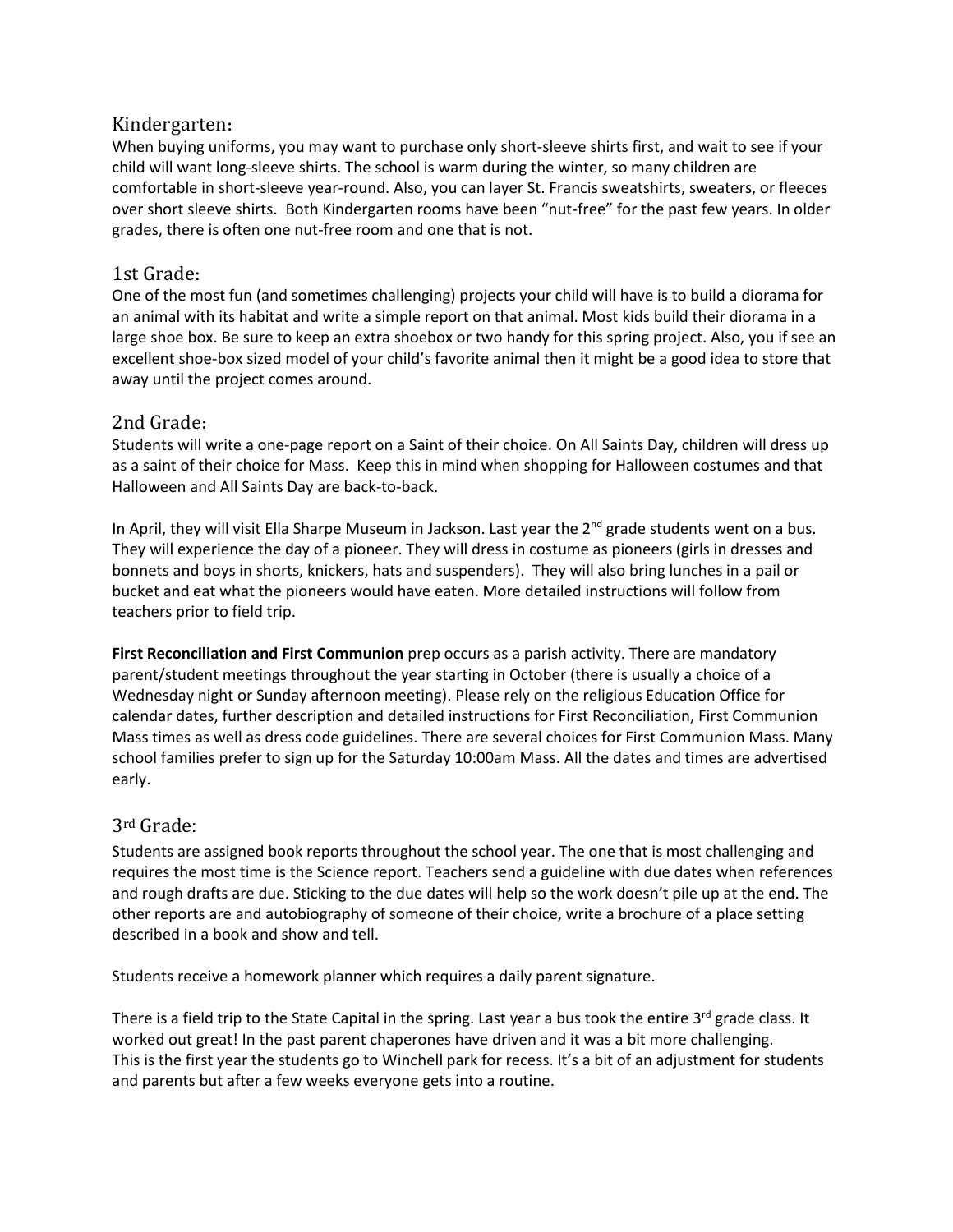#### <span id="page-7-0"></span>4th Grade:

Class economy: 4<sup>th</sup> graders have classroom jobs (cleaning, take care of pets, teacher's helpers. Etc.) and get paid. Money is used for school supplies, fines (for behavior and late work) and treats.

**4 th Grade Play:** Auditions are usually in Jan/Feb. Teachers choose the roles (taking into consideration whether students want a large or small role). All kids have at least one line. Play is in mid-May. All parents are expected to volunteer on a committee: props, costumes, make-up or afterglow.

#### <span id="page-7-1"></span>5th Grade**:**

In May students will stay two nights at YMCA Storer Camp in Jackson area. Parents serve as chaperones and drivers to/from the site. There will be a parent meeting and detailed information from teachers in the Spring. This is a wonderful experience for the students.

#### <span id="page-7-2"></span>6th Grade**:**

This year is a soft introduction to Middle School. 6<sup>th</sup> graders are on the same floor as 7<sup>th</sup> and 8<sup>th</sup> graders, they do not share classes with the Middle Schoolers. They are on a block schedule. Their homework is more challenging. This year is about independence and preparing them for Middle School. Students will be responsible for knowing when their assignments and homework is due. They have lockers in their classrooms which they share with another student. Lockers and partners are assigned by the teachers. They can decorate their lockers with easily removable items.  $6<sup>th</sup>$  graders are invited to the Middle School Spring dance. Parent's act as chaperones.

#### <span id="page-7-3"></span>7th and 8th grades:

The upstairs (home of Middle School) is HOT. The boys live in shorts until we make them wear pants. Short sleeve polo shirts are the norm. Some students layer with fleeces/hoodies. The girls wear athletic shorts under their skirts and rarely wear leggings. They need to bring a change of clothes for gym (see gym requirements) and separate pair of gym shoes to change into. Middle school uniforms are grandfathered into the old uniform style THIS year. Next year they all follow the new guidelines. Please re-read the policy to make sure your student complies. They do receive demerits for being out of uniform. Having a "shelf" in the locker is helpful. They can decorate their lockers with easily removable items, and clean out their lockers a few times a year as a group.

Invest in a hard case for their tablet. (Otterbox, lifebox, etc.). No matter how careful your child is, it will get dropped of a raised surface or dropped on the stairs. Fashion vs. Function, go for function.

Throughout the year, middle school has about four social events (dances, hayrides, etc.). A few are dressy, a few are casual, and the  $6<sup>th</sup>$  grade is invited to the Spring Dance too. There are guidelines regarding attire that are shared with the students far enough in advance, but modesty is the concern (dresses need to have wide straps or sleeves, cannot have cutouts/mesh areas, their back needs to be covered; gentlemen need to wear slacks that fit, not low on their hips, without distressing/holes). These guidelines are not all inclusive and follow the email directives.

Kindergarten and first grade "buddies" are paired up with  $7<sup>th</sup>$  and  $8<sup>th</sup>$  graders respectively. They are asked to model good behavior for their buddy at Mass, and help them participate in the liturgy as they are able. The children typically give SMALL gifts at the holiday and the end of the year to their buddy,